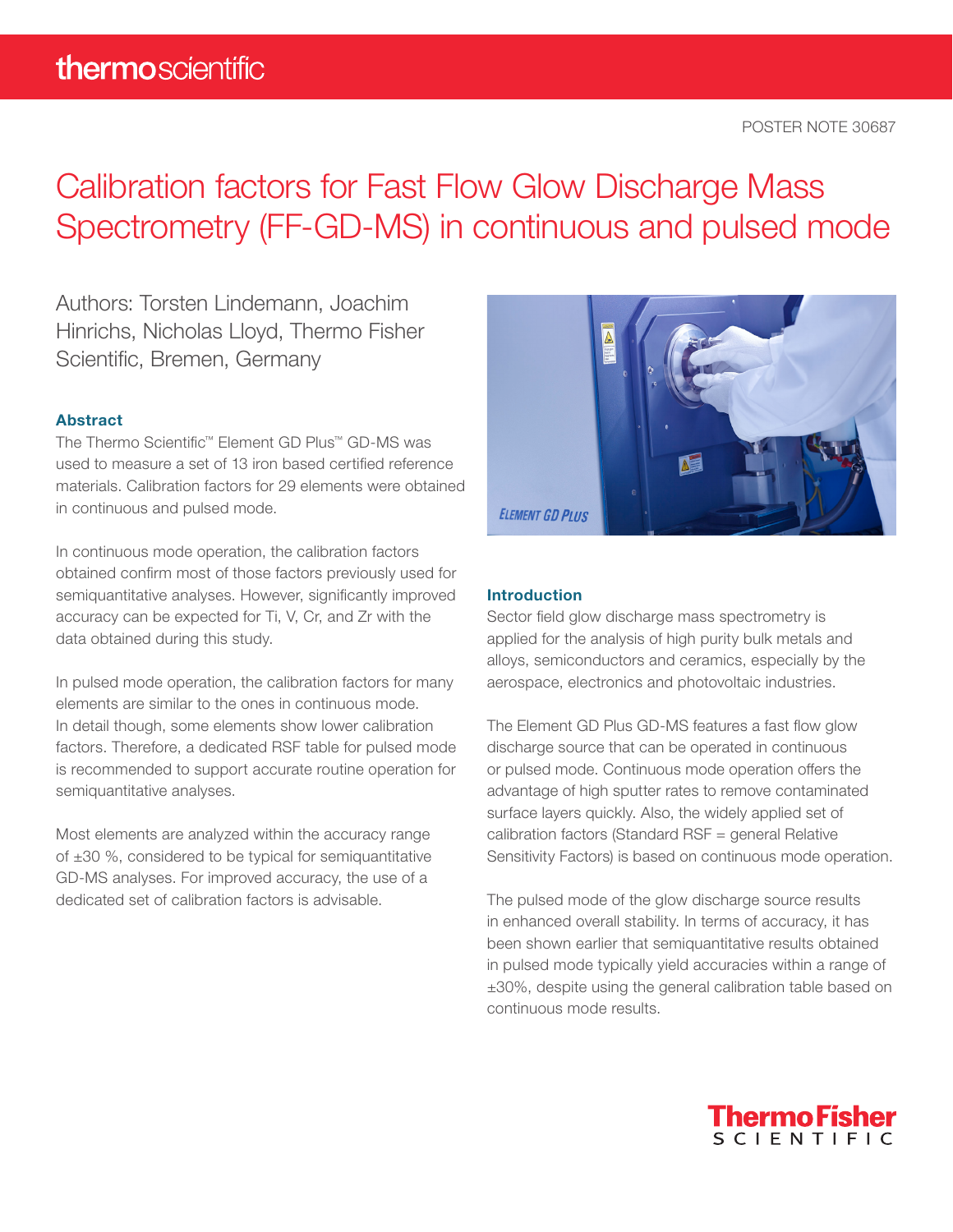### Materials and methods

An Element GD Plus GD-MS was used to measure the calibration factors in continuous and pulsed mode. The instrumental parameters (standard conditions) are summarized in table 1, and the analytical procedure is shown in figure 1.

### Table 1. Instrumental parameters

| <b>Parameter</b>          | <b>Continuous</b><br>DC mode | <b>Pulsed DC mode</b> |  |
|---------------------------|------------------------------|-----------------------|--|
| Pulse mode                | No                           | Yes                   |  |
| Pulse duration            | n.a.                         | $50 \mu s$            |  |
| Pulse frequency           | n.a.                         | $2$ kHz               |  |
| GD source pressure        | $0.94$ mbar                  | $0.94$ mbar           |  |
| Discharge voltage         | 600 - 700 V                  | 1000 V (set value)    |  |
| Discharge current         | 35 mA (set value)            | $10 - 11$ mA          |  |
| <b>Extraction voltage</b> | $-2000V$                     | $-2000V$              |  |
| Focus lens voltage        | -1000 V                      | -1000 V               |  |
|                           |                              |                       |  |



Figure 1. Analytical procedure

Following certified reference materials were analyzed: ECRM090-1, ECRM096-1, ECRM097-1 and ECRM098-1 (European Committee for Iron and Steel Standardization) and NIST SRM 1261, 1262, 1263, 1264, 1265, 1761, 1762, 1766 and 1767 (National Institute of Standards & Technology, Gaithersburg, MD 20899, USA).

In part, not only certified, but also informational and reference values were considered, in case they were in accordance with other certified values.

### **Results**

The large spread of elemental concentrations analyzed enables the revision of the general table of calibration factors. Some user-reports indicated that the elements Ti, V, Cr, Zr and Sb were generally at less accuracy in semiquant mode than the majority of other elements.

In GD-MS, the calibration is performed by plotting the certified concentration vs. the measured Ion Beam Ratio (IBR), i.e. the raw elemental ratio relative to the matrix element. The slope of the regression curve is representing the Relative Sensitivity Factor (RSF) used for general semiquantitative analysis in various matrices. Calibration lines for a selection of elements are shown in figure 2.

Table 2 summarizes the RSF values obtained from the 13 reference materials analyzed both in continuous and pulsed mode. For comparison, existing Standard RSF values are shown. These Standard RSF values were obtained in continuous mode. This table had originally been setup by combining the NIST 1761 – 1767 low alloy steel series with a range of doped Fe pellets at the low ppm level<sup>1</sup>. As expected, the newly measured RSF in continuous mode generally show a good overlap with the Standard RSF.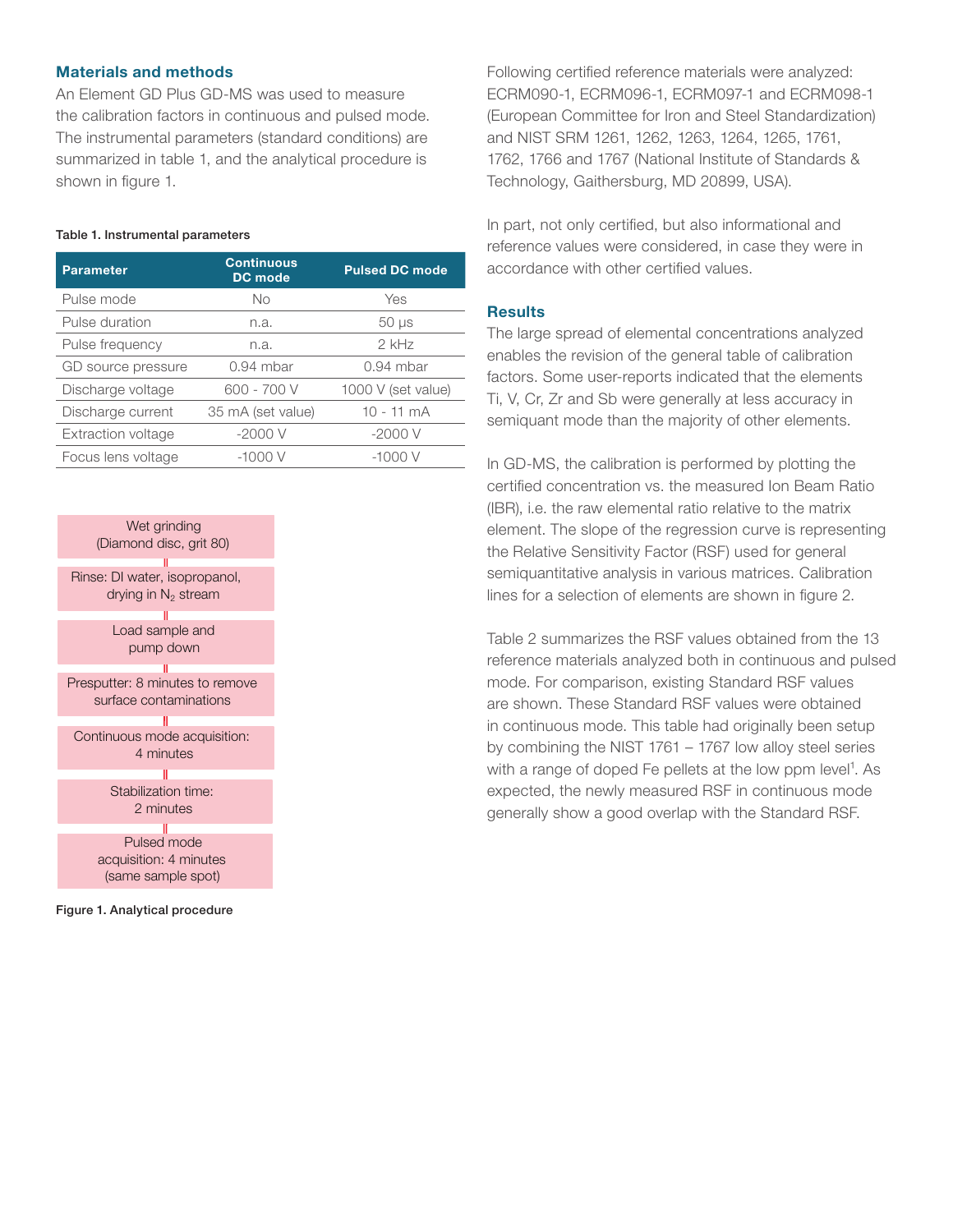



Figure 2. Calibration lines. Left: continuous mode, right: pulsed mode.